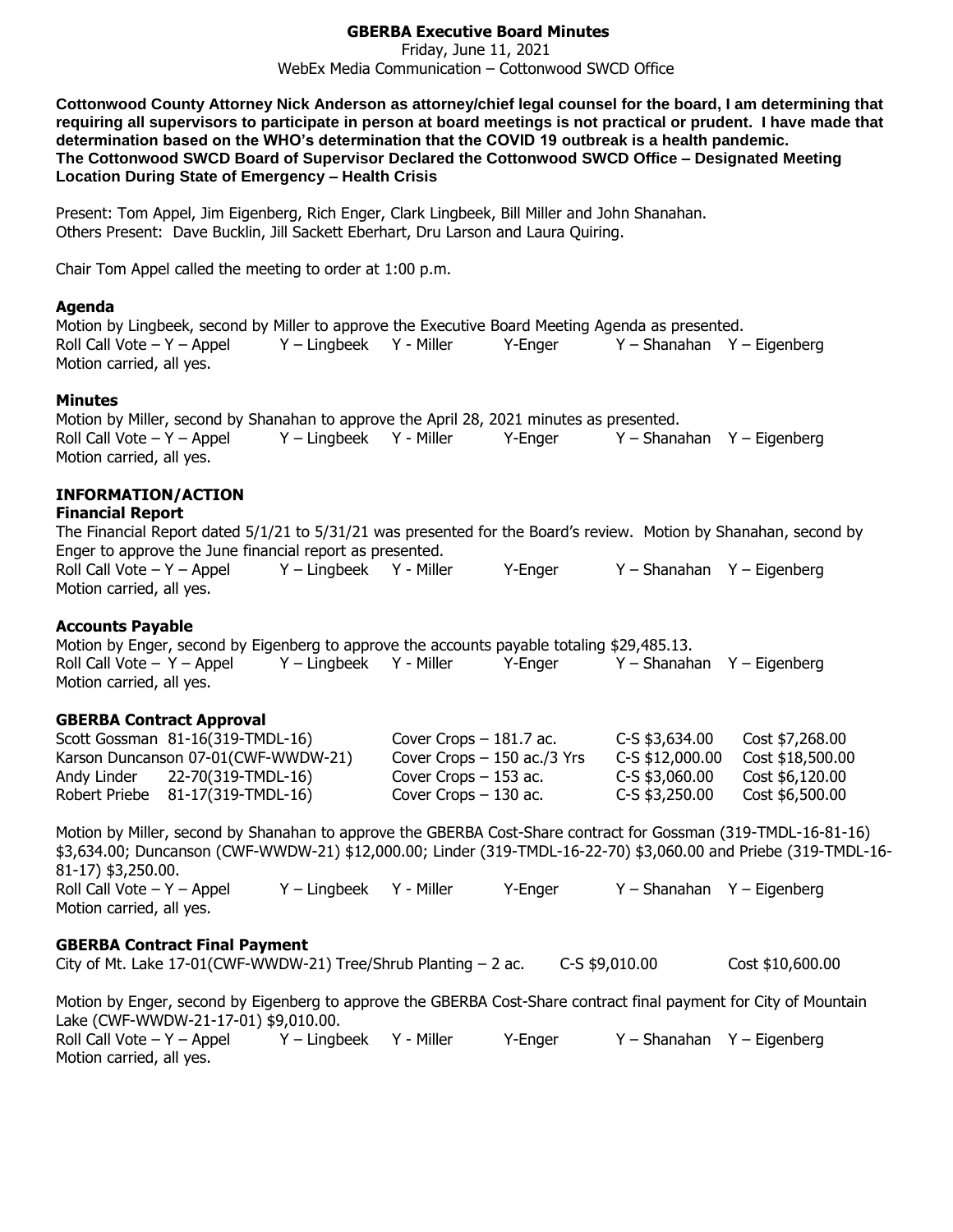# **Page 2 GBERBA Executive Board Minutes June 11, 2021**

# **MAWQCP Contract Approval and Payment**

| David Pomerenke     | MAWOCP(32-5-23) | Certification Incentive | \$200.00 |
|---------------------|-----------------|-------------------------|----------|
| Peter Nodding       | MAWOCP(51-5-19) | Worksheet Incentive     | \$100.00 |
| Robert/Marty Krocak | MAWOCP(40-6-08) | Certification Incentive | \$300.00 |

Motion by Enger, second by Shanahan to approve the MAWQCP incentives for Pomerenke (\$200.00), Nodding (\$100.00) and Krocak (\$300.00). Roll Call Vote – Y – Appel Y – Lingbeek Y - Miller Y-Enger Y – Shanahan Y – Eigenberg Motion carried, all yes.

#### **Review Grant Report Watonwan Watershed – Drainage Study Definition & Policy**

# **Legal Counsel**

Ratwik, Roszak & Maloney have given their opinion based on our request (document provided). We are working with counsel to create a usable contract through our Watonwan Watershed Implementation Grant. Phone conversation on Thursday (yesterday) with Tim Sullivan established some points of consideration to include in the contract with additional documentation sent for review.

# **GBERBA July Policy Board and Technical Committee Meeting**

At this time, we are planning on holding both the Technical Committee Meeting and Policy Board Meetings on Friday, July 16 at their separate time – 9:30 a.m. for Technical Committee and 1:00 p.m. for the Policy Board Meeting. We will look forward to September when hopefully more restrictions will have been lifted to hold an in person meeting.

#### **COORDINATOR REPORT**

# **MN Agricultural Water Quality Certification Program**

Update on progress made in areas 5 and 6 – See Certification Specialist Reports. Over 761,000 acres and over 1063 certified producers statewide!

GBERBA has the Area 5 and 6 MAWQCP administrative contract approved through 2021. The Minnesota Agricultural Water Quality Certification Program has launched three new endorsements in addition to 10-year certification a farmer or landowner receives in the program. The endorsements are for soil health (31), integrated pest management (31), wildlife (22) and climate smart (12).

NRCS announced a June 4<sup>th</sup> application deadline for the Regional Conservation Partnership Program (RCPP – MAWQCP). RCPP is a partnership between NRCS and MAWQCP. Producers who are seeking certification or are already certified are eligible to receive funding. Priority is given to practices that are needed for a producer to obtain certification. Dru Larson, MN/IA Conservation Corps Member will be assisting with this program in 2021

# **2017 MPCA 319 Grant - Cover Crops and Alternative Tile Intakes**

An Implementation Policy Paper for this grant titled "Greater Blue Earth River Basin TMDL Implementation" is found on the GBERBA web site. Cover crops: \$50.00 dollars per acre maximum, 50% c/s (\$25.00 ac.). Prioritization required. Alternative intakes: Rock and pattern tile. \$500.00 maximum with 50% cost share.

Perforated risers, broom and other water quality intakes: \$200.00 maximum and 50% cost share. These are federal dollars and require state or local match.

The end date of the grant is August 31, 2021. This grant is now fully encumbered. Funding awarded as available.

# **2017 CWF Grant- Multipurpose Drainage Management**

Multipurpose Drainage Management **-** \$301,200: Projects for this Drainage Grant will need to be located in public ditch sheds. GBERBA member entire counties are eligible. Priority parameters to identify the eligible ditches. A guidance policy sheet is online.

At this time, GBERBA has received a third grant time extension. In addition, GBERBA can pay grant-engineering funds to approved projects even if not constructed prior to grant deadline. BWSR staff has now approved the extension for the entire grant to April 30, 2022.